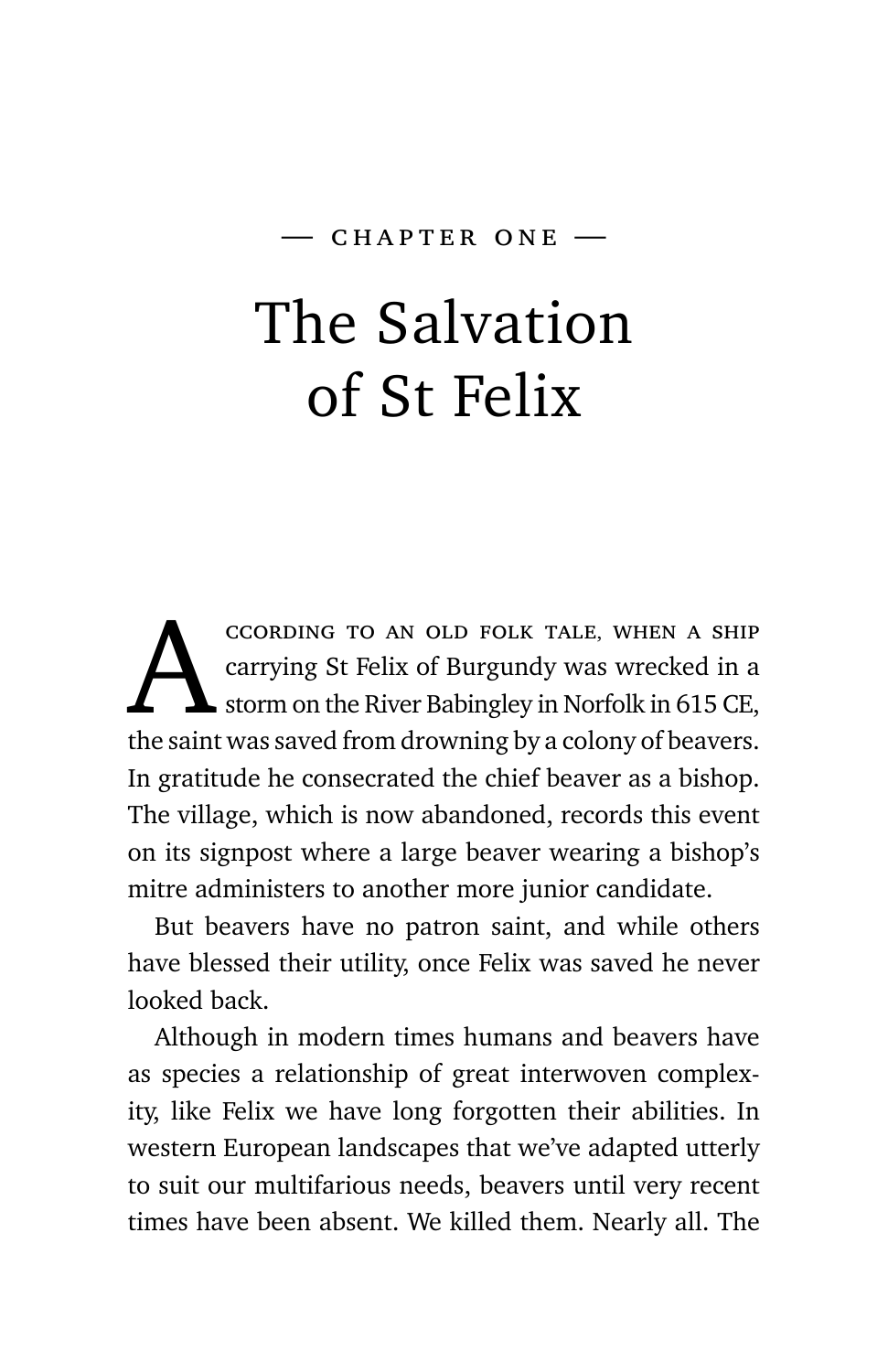prospect of us tolerating them building dams from the maize they pinch from arable fields, chopping down ornamental cherry trees in public parks, punching their deep burrows into flood walls, undermining roads or stuffing the outflow pipes from our sewage farms full of septic waste is beyond what we know. Beavers perform these ancient behaviours in modern environments where watercourses are narrow or shallow because the 40-million-year-old circuit boards in their heads instruct them to do so. To ceaselessly engineer their surrounding landscapes to ensure they suit their purpose.

While coexisting with beavers is, for those living now, a novel experience, prehistoric people knew the beaver well. Archaeological studies demonstrate that early settlers in Britain preferentially selected beaver-generated environments for their abundance of fish, waterfowl, large herbivores and other prey. If they incorporated islands then all the better, as these features protected the hunters from becoming the hunted at a time when the big cats were still kings.<sup>1</sup> Crannog dwellers in Britain lived and built their dwellings on the top of former beaver lodges. They walked out into their wetlands to gather gnawed timbers, sharpened into ready-made posts, and utilised them for structures of their own.2 Some of the earliest animal effigies ever discovered worldwide are of beavers, and images of the Eurasian beaver's North American relative, *Castor canadensis*, feature strongly in the mythology and legends of many indigenous peoples and their art.3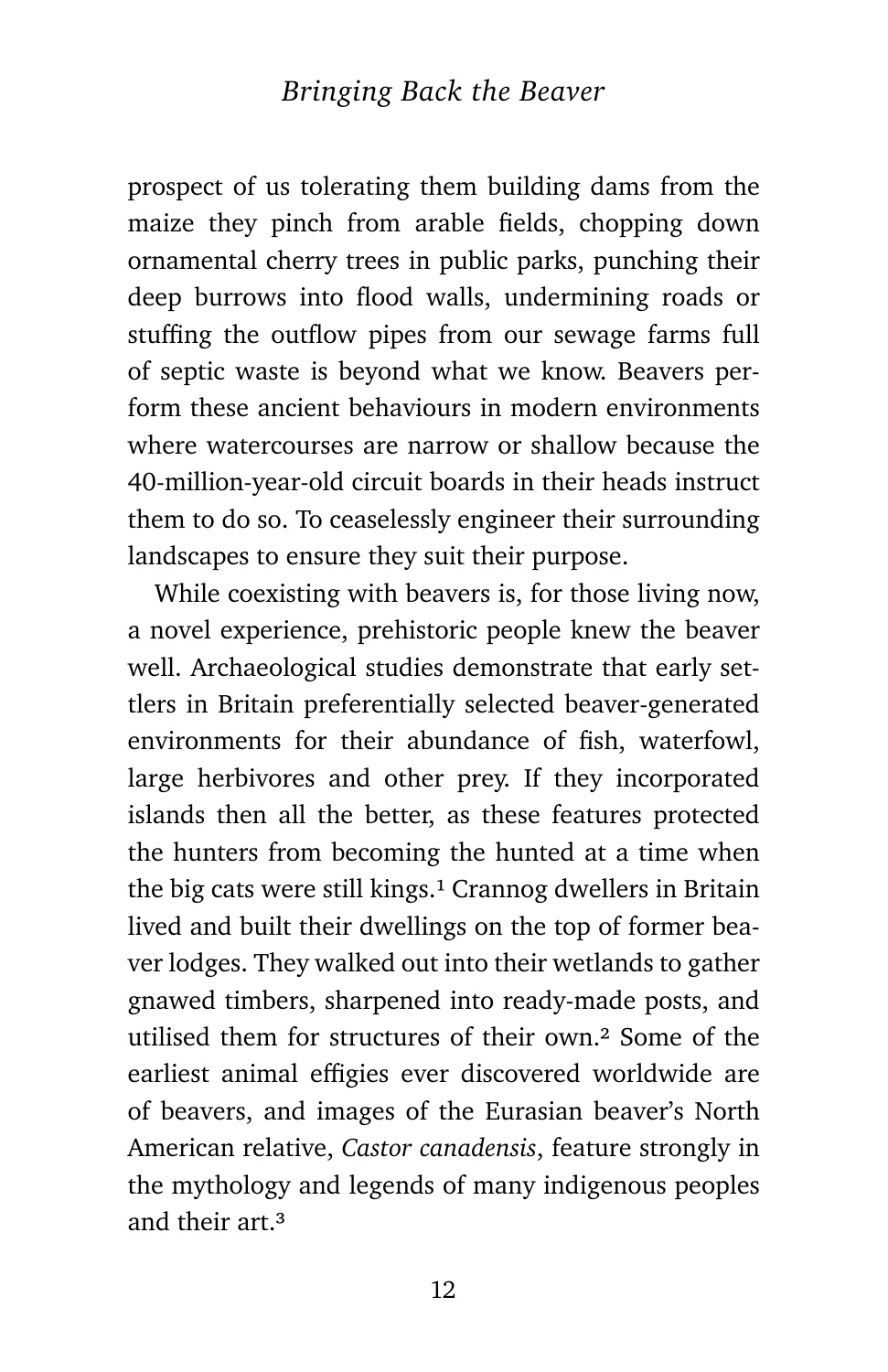Beavers are the second largest species of rodent in the world. They are famous for their large front teeth, which they use to fell trees for dams, lodges and food. Although capable of dropping trees up to a meter in diameter, beavers will preferentially select much smaller material. They are an aquatic species, well adapted for a watery lifestyle. If well maintained, their nearimpermeable coats can trap a bubble of air around them when they dive. Beavers are also vegetarian; they never eat fish, choosing instead to browse on a diet of grasses, forbs and other aquatic plants in the spring and summer before switching to the bark of the fine upper branches of trees or shrubs in the autumn and winter. They do not hibernate and must therefore work hard to form a cache of this material which they sink, stick and weave into the mud of the water body next to their abodes, before the advent of snow or ice prevents its gathering. They rely near completely on this established reserve for survival until the warming soils of springtime prompt fresh new growth.<sup>4</sup>

As I've witnessed many times, beavers are caring creatures. They love their babies. Beaver families defend and nurture dependent offspring. Although their mother's milk is only imperative for the first few weeks of life, kits are still dependent for at least their initial year on older siblings and parents. These aunts and uncles prevent them from swimming in water they consider to be hazardous and if they roam too far, carry them struggling, clasped in their front paws, back to their lodges. They cuddle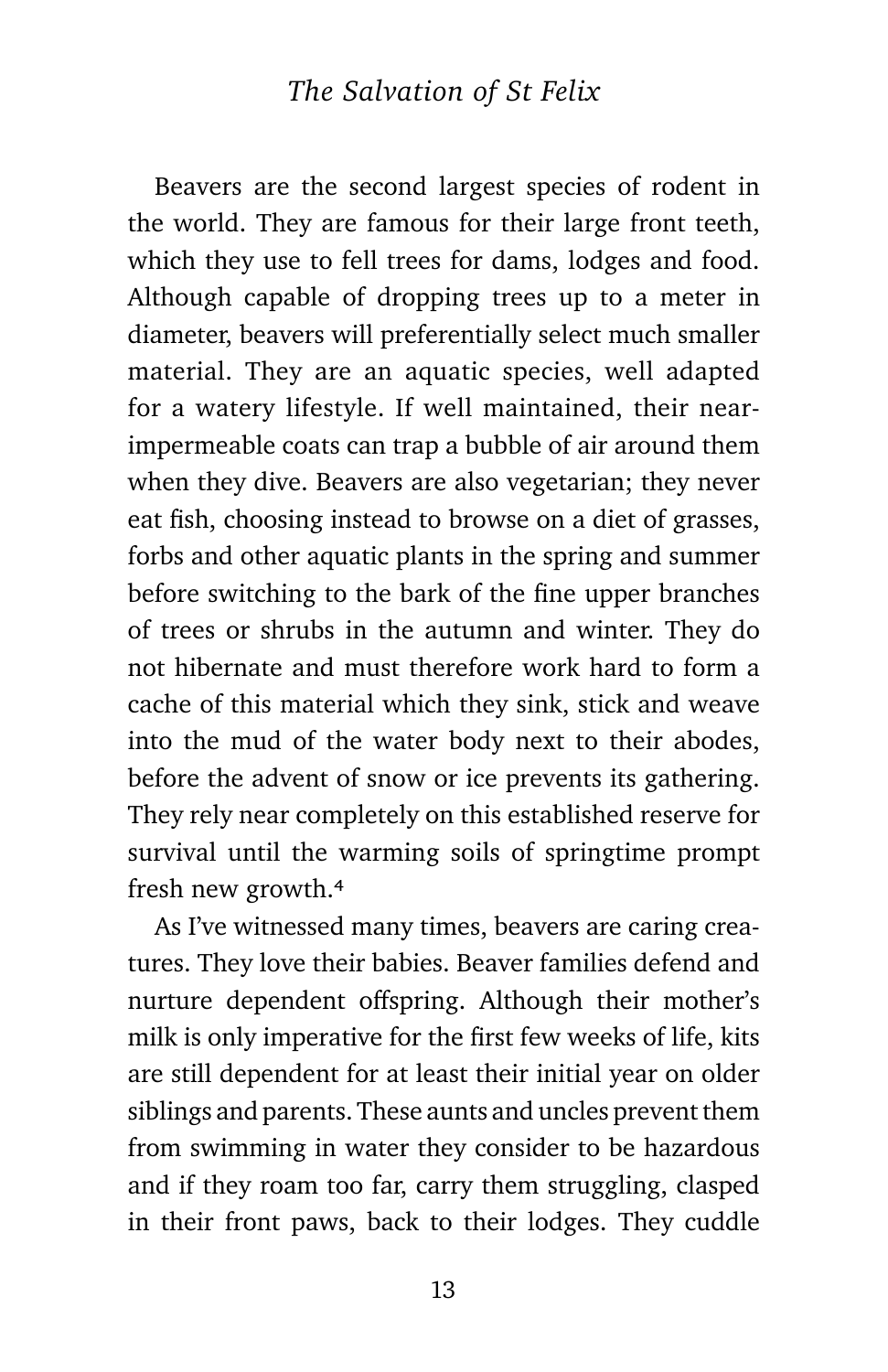them, groom them, whisper comfort in their soft, downy ears, curl up with them daily and essentially through the first winter warm them in their great snuggled huddle of a communal nest. They make beds for them, gather food for them, protect them from predators, afford a caring home, tolerate their tantrums.

When beaver kits die, as they sometimes do, there is even evidence that their mothers will on occasion try to bury their tiny cadavers if they can. We have no knowledge as to why they perform this behaviour, but recent footage from Switzerland demonstrates that they undertake this task with extreme care.<sup>5</sup> While it may not be prompted by 'love', it is a sentient act that is moving in the extreme.

If you're a 'Beaver Nut' and realise earnestly just how critical these creatures are to the future well-being of the earth, with a pivotal role in the creation of abundant biodiversity, water provision, purification, flood and drought alleviation, you will pursue beaver advocacy with the kind of tedious zeal generally restricted to deluded members of obscure religious cults. But no matter how obviously clear it is to you, understand that it is not that obvious to most other people. While your loved ones, parents, wider families and understanding friends may have to tolerate your views, many other people with lives filled with more absorbing interests such as stamp collecting or making tiny bedside lamps out of seashells will not. People have been killing beavers for so long now it's considered by most to be completely normal, commonplace and commercially appropriate.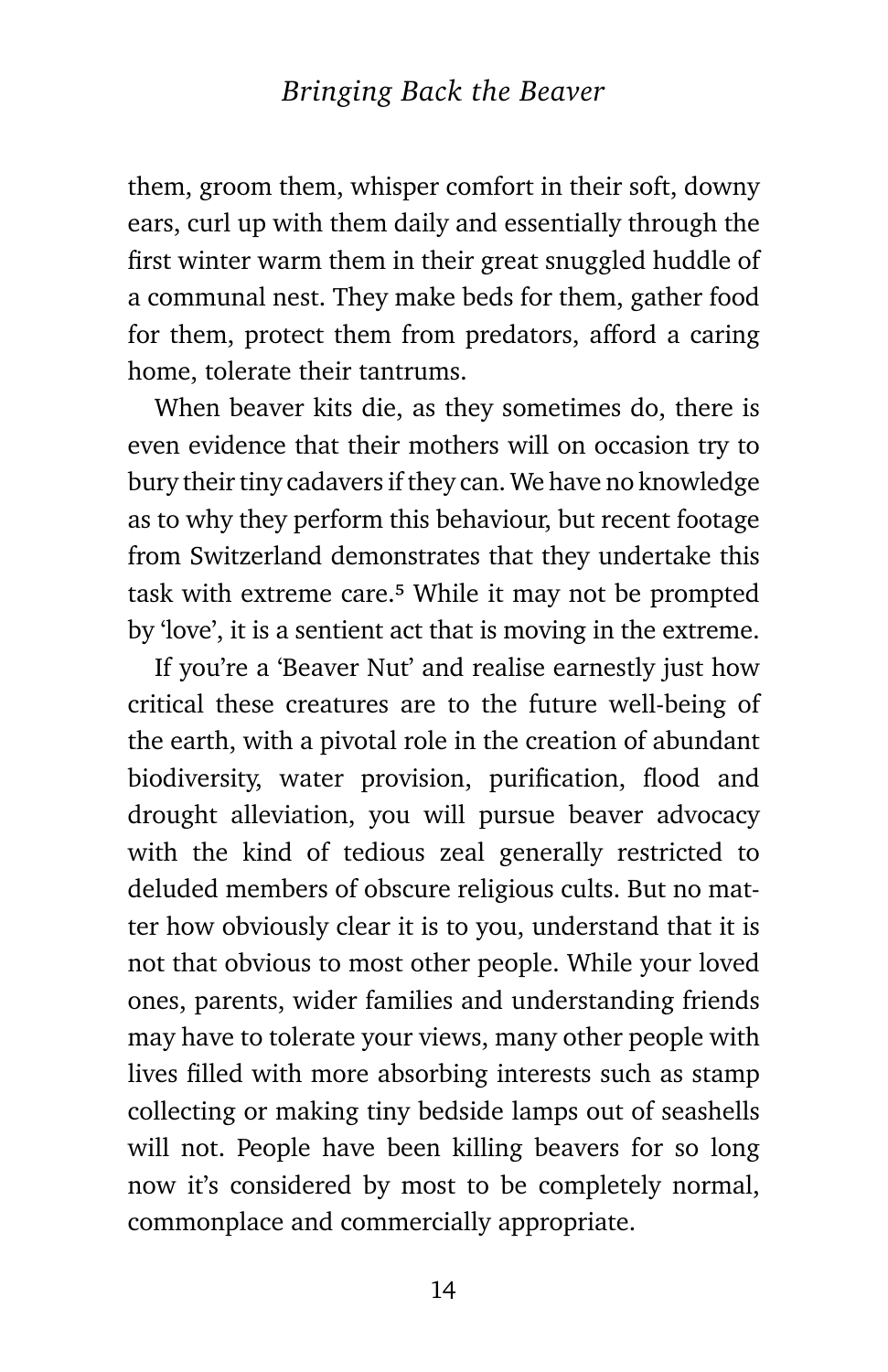It's no mystery why we killed beavers in the past; we know exactly why. Their value was considerable. Our insatiable lust for their glands, furs and meat drove their demonic destruction. Once native from Britain in the west to China in the east, from the upper rim of the Mediterranean in the south to the edge of the Arctic Circle in the north, beavers were hunted. Unremittingly. Without remorse. By the time of the Romans, their range was fractured. While some central European powers tried hard to protect their populations – for their commercial worth - by appointing court officials called Beverari to administer all matters pertinent to the beaver, most did nothing.<br>
Find Their pyre of destruction burnt white-hot.

There are many folktales about beavers. It was once believed quite widely that when pursued a hunted beaver would castrate itself with its teeth to 'ransom his body by sacrifice of a part, he throws away that, which by natural instinct he knows to be the object sought for  $\dots$  And if by chance the dogs should chase an animal which has been previously castrated, he has the sagacity to run to an elevated spot, and there lifting up his leg, shews the hunter that the object of his pursuit is gone.'7

Unfortunately for believers of this legend the substance sought by hunters, castoreum, is not derived from a beaver's testes but rather from its scent glands, which are located – one on either side – in the internal lining of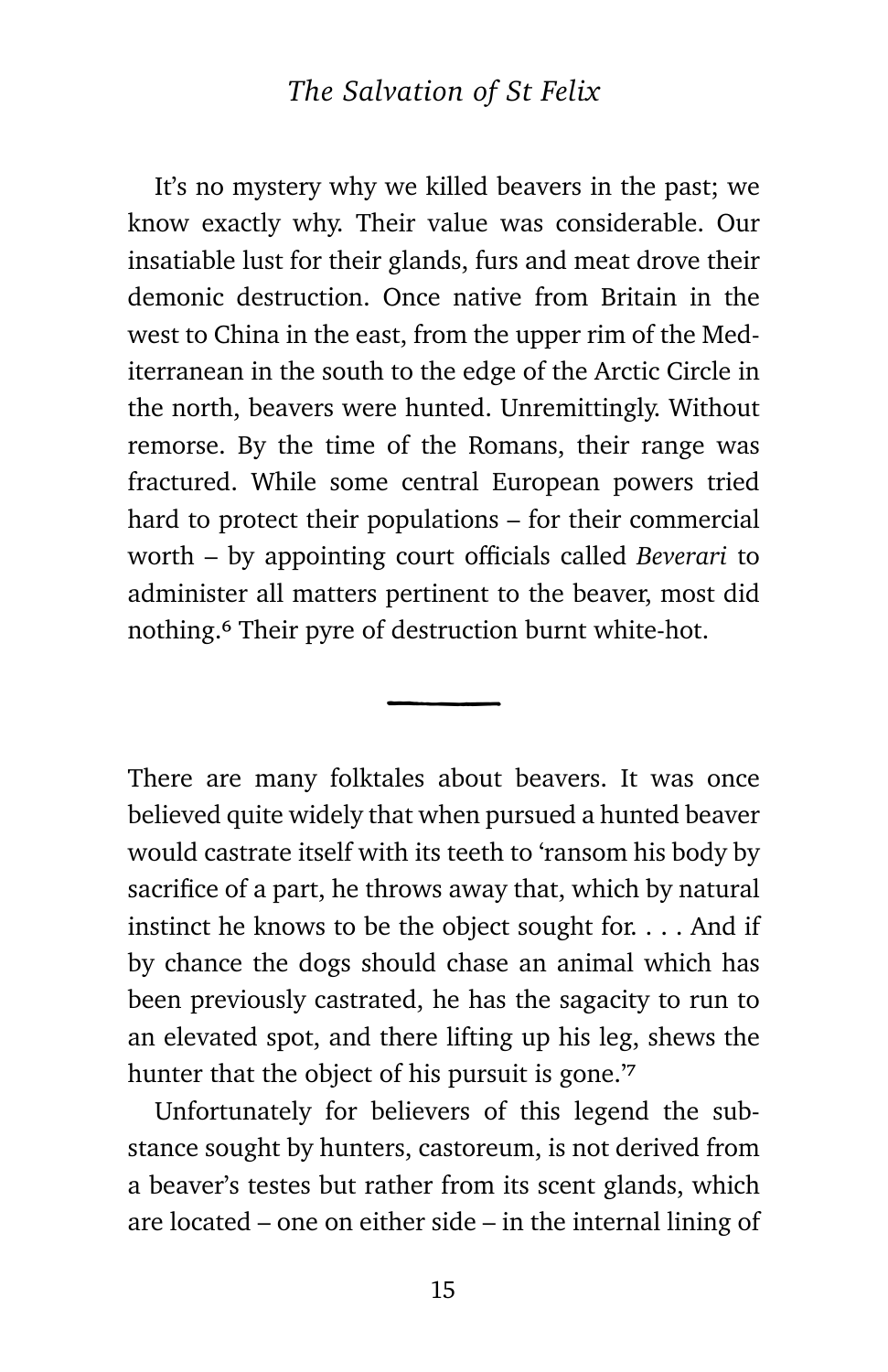their cloaca. Castoreum can contain a high concentration of salicylic acid, the main ingredient in aspirin, which is derived from willow bark. If the beavers concerned have been feeding quite commonly on this shrub, castoreum works well. If they have not, then it is less effective. Although the ancients did not understand this, they did know that castoreum's properties were variable, and may at least in part have attributed any variability to human forgery. The latin name for beaver, *castor*, is derived from the Greek *kastor*. Kastor was one of the divine twins (with Pollux being the other) who were worshiped by women in ancient times as a healer and preserver from disease.

While qastoriun, qasturiun qastur, quastura or more exceptionally 'jundubadastur'  $-$  drawn from the Persian *gond* for testicle and *badastar* for beaver – was recognised in the early Middle Ages for its medicinal utility, the farther away from real beavers the dried product was traded, the more confusion surrounded its origins.<sup>8</sup> While the Sephardic Jewish philosopher Moses ben Maimon (or Maimonides, 1138–1204) is believed to have seen a live beaver, Dawud al-Antaki (or David of Antioch, 1543-1599), a Syrian Christian physician, who described the beaver as 'a small, wild animal covered with black hair used for medicinal applications such as headaches and earaches, to treat diseases of the liver and spleen, leprosy and pus in the eyes', could not have done so as he was blind.<sup>9</sup>

The zoologist Al-Damiri (1341–1405) described his jundabadastur as having 'no forepaws, but he has hindlegs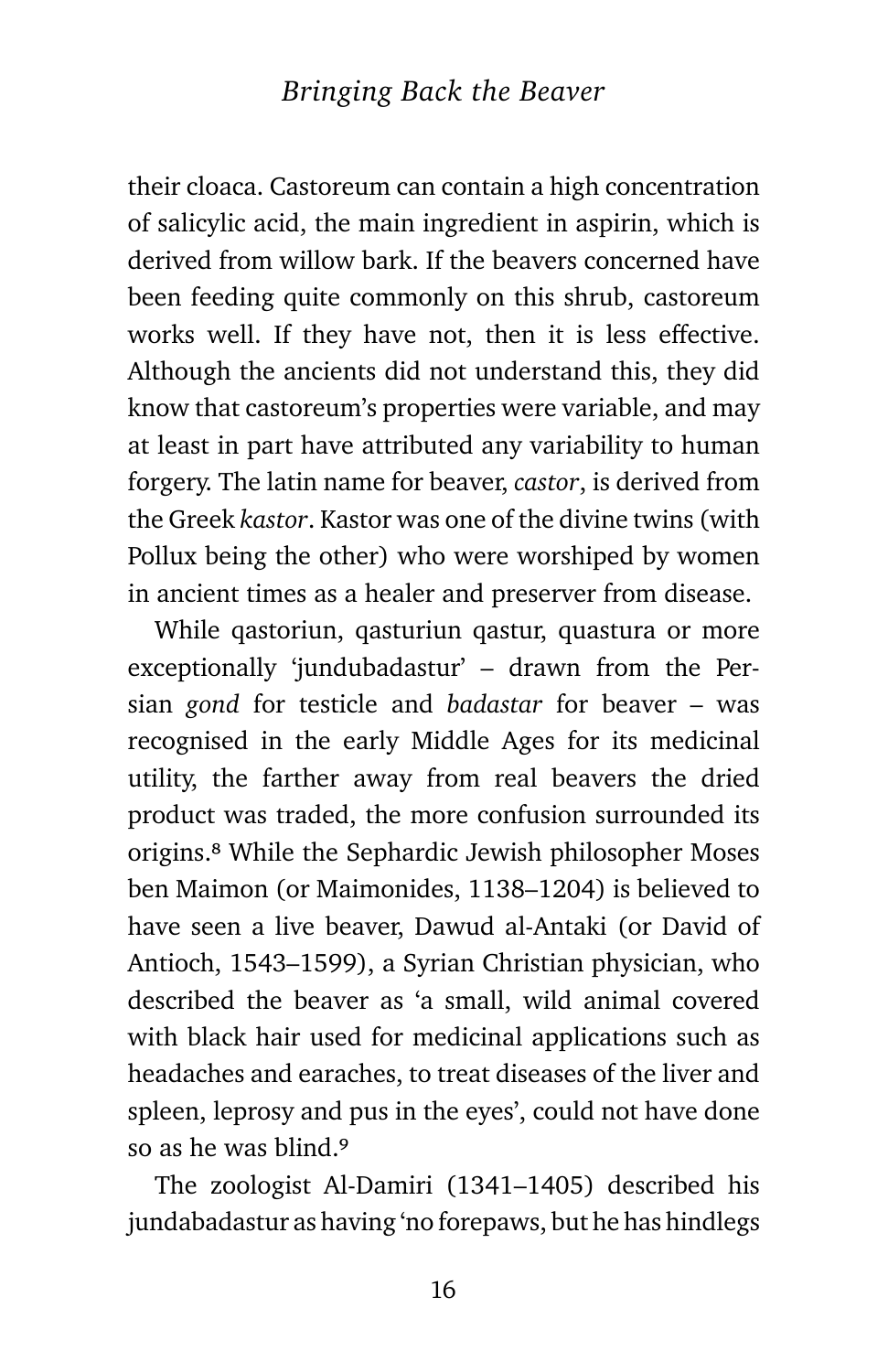and a long tail. His head is like a human head. . . . He crawls on his chest....' While this outlandish feature mix of seals and otters was of course fantastical, Al-Damiri was exact in his description of the glands: 'He has four testicles; two outer/apparent ones and two inner/hidden ones. . . . Inside his testicle there is something like blood or honey.'<sup>10</sup> These after all were the important parts. The aspect of human interest. The bits that people paid for.

The castoreum trade, like that of any other valuable commodity, was international, and when combined with the desire for fur was the principal driver of the beaver's old-world destruction. In North-Central Greece, for example, the city of Kastoria ('place of beavers') was once famous for processing their pelts. Here the craft of fur preparation was developed to a virtual art form in Byzantine times under the sanctified icon of its protector, the prophet Elijah.<sup>11</sup> In the Greek language the name of the Kastorian Fur Association translates as 'O Prophetes Elias' after this luminary. While beavers are extinct in modern Greece and none live anywhere near Kastoria anymore, 'baby' beaver furs are still available for sale at the International Fur Fair, which is held annually in May, where they are modelled by thin, blonde, Russian women with darkened eyes and wide-winged brows. You can take your pick from a wide range of lurid colours and designs. In Britain, the change in the public perception of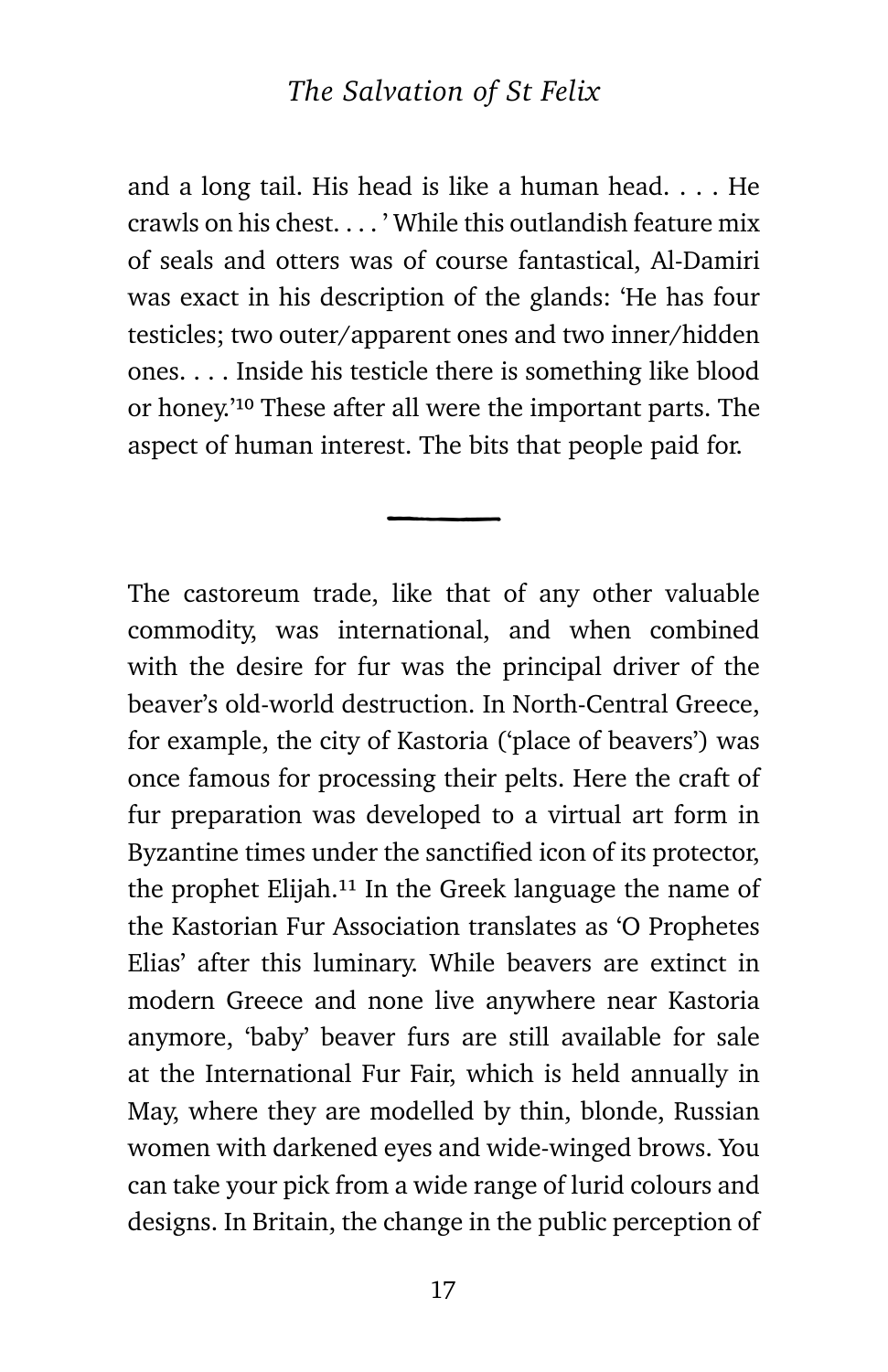fur from a necessity to a luxury marked the beginning of the historic fur trade. In medieval times furs were considered so valuable that their use was strictly controlled by a series of 'sumptuary' laws enacted between 1300 and 1600. The London Skinners' Charter of 1438 brought in legislation to control the size of furs to be used, where and how they could be worn, and which types of fur might be used for edging and lining garments. For example, only high-ranking clergymen were allowed to wear any furs, including sable, beaver, marten and genet, with ermine being reserved for the nobility. While the middle classes were restricted to wearing furs of a lesser value, commoners were allowed only garments made from lambskins, conies or cats.12

During the reign of Henry II (1154–89), the workers in the fur and leather trade who were skilled in dressing skins and making articles from them were described as 'pelliparii' or 'peleters'. They formed the first Skinners' Guild for the wealthier merchants who bought stocks of raw skins, to dress them and to create products that could then be sold in their own shops. These aggregations of activities were often located in a particular area of a city such as Skinners' Row in modern Lincoln.13 Like the beavers, the Skinners had their own saintly patrons such as St Petroc, whose stained-glass face presided over their works. Is it worth wondering if he ever met Felix? Would they have known the same beaver?

By the late Middle Ages, supplies of Eurasian beaver furs were becoming increasingly sparse and the only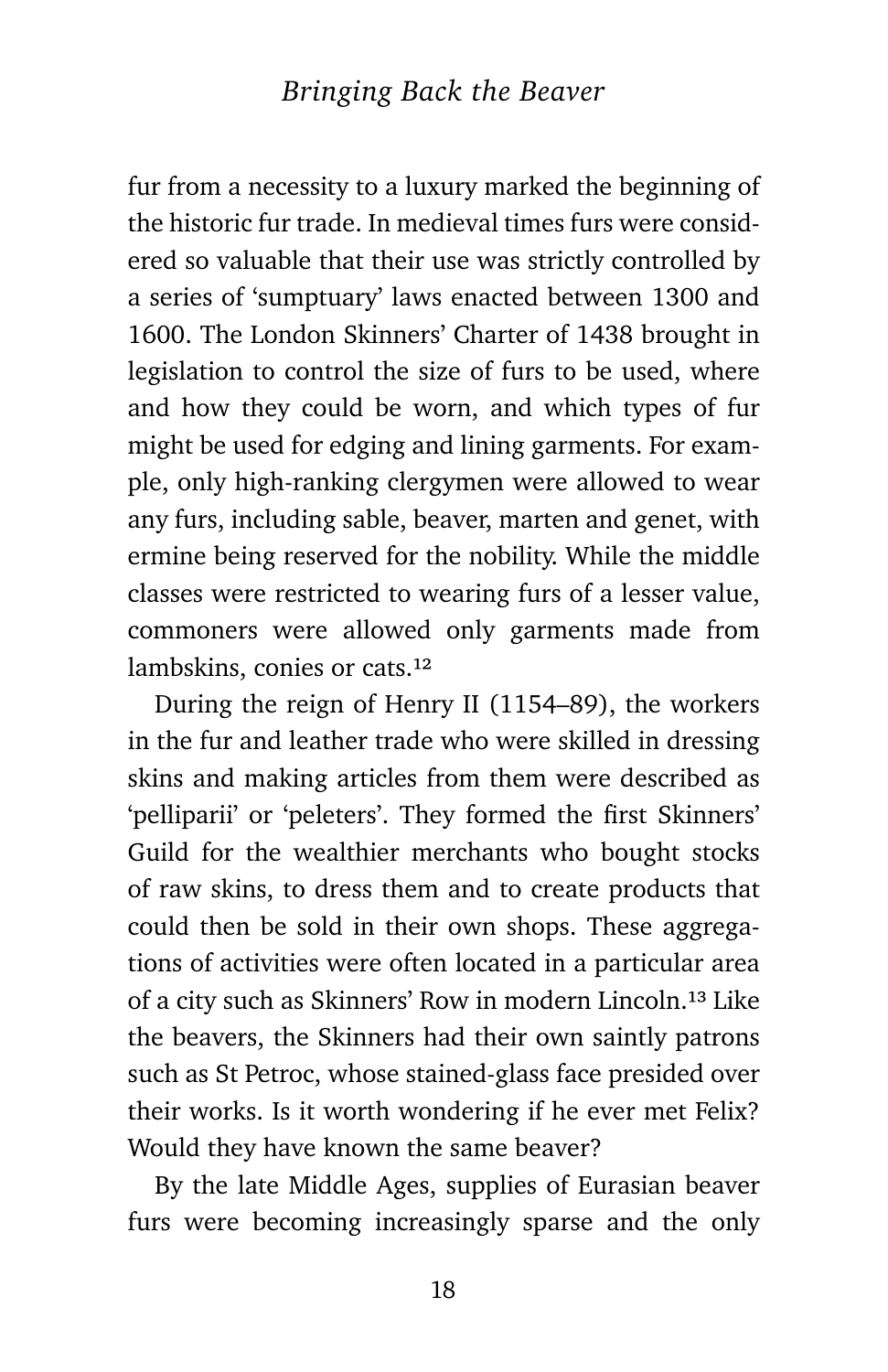source remaining in seemingly inexhaustible abundance was in North America.

While the First Peoples of what are now Canada and the United States had always killed beavers when they wanted their meat, fur or body parts for a specific reason, they at no time sought to exterminate them as a resource. Commonly their hunters revered them more than any other animal and would hang their often-purposeless forelegs, after decorating them, in a tree to prevent their consumption by scavengers.<sup>14</sup>

The white colonists were different. Fur was money. A literal currency where 'made' pelts were interchangeable for goods from the buyers at the trading posts. They were bound in bales for transport to the auction houses of the east before beginning their journey to processing centres worldwide. The soft underfur or 'beaver wool' was the desirable part and its separation required ingenuity in a time before mechanisation provided its own complex commercial solutions. First Nations women were paid a pittance to sit outside the forts of the fur companies with the pelts layered over their laps to pluck out the guard hairs. Others were encouraged to make loose fitting garments with the skin-side out, which they wore over winter to allow the friction of their bodies to remove the stubborn material. Although greasy, rank and verminous, these plucked pelts were worth way more than the original pelts.<sup>15</sup>

The underfur was felted and made into hats in specialised manufacturing centres. Some, such as Denton near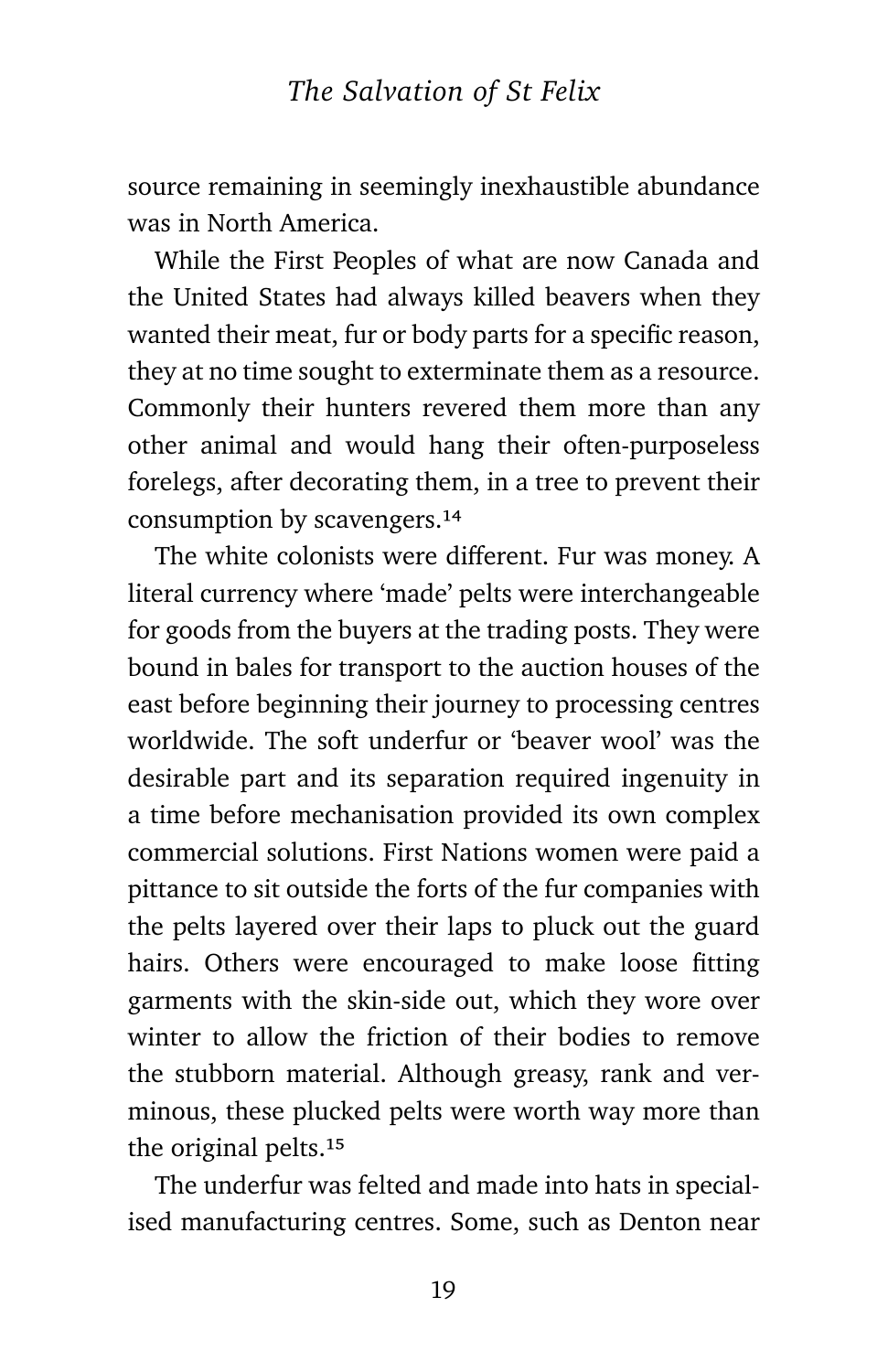Manchester, retain the image of a beaver on their town's coat of arms in a tribute to the good times gone. Beaver hats were durable and waterproof. They were utilised by merchant's guilds, the navy and the army. Everybody who was anybody wore a beaver felt hat.

They were the favourite hats of Charles I. In 1638, he incorporated the guild of 'bever-makers' and prohibited the importation of hats, in order to support the domestic felting industry. Prudently, John Bradshaw (1602-59), the judge who presided over the king's trial and execution, wore a 'broad brimmed, bullet proof beaver hat, which he had covered over with velvet and lined . . . with steel.' He also wore armour under his robes. $16$ 

Companies such as the Hudson's Bay Company, the North West Company or John Jacob Astor's American Fur Company competed for supreme control of this lucrative market. They were ruthless. When one felt threatened by the predatory intents of competitors in territories they considered their own, they would urge their trappers to overtrap. To abandon any febrile pretense of sustainability and literally, practically, kill every furbearing creature with the specific intent of creating a 'fur desert'. Once this aim was achieved and their warehouses were full to overflowing, they were faced with the inevitable dilemma of what to do with their haul. If released in totem it could depress the markets unsatisfactorily and therefore their solution was both simple and obvious – to burn them. $17$ 

The pain. The misery. The fear. The destruction and death this caused bothered them not at all.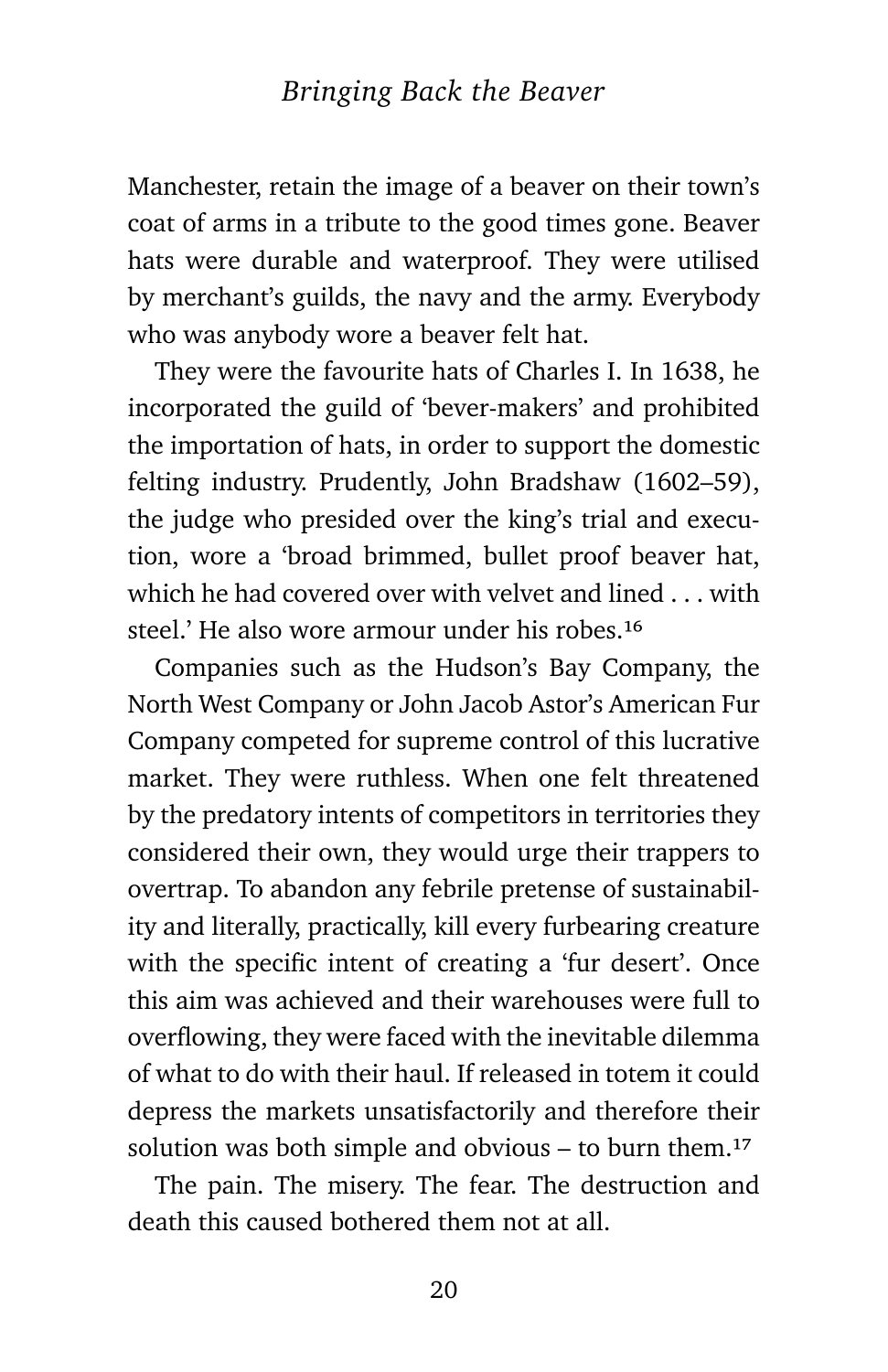When the fur played out, the trappers went, too. Debased and abandoned. In addition to being hunted and trapped for castoreum —

and fur, beavers were also eaten because the Roman Church declared they were fish. The medieval historian Gerald of Wales stated 'that great and religious persons, in times of fasting, eat the tails of this fish-like animal, as having both the taste and colour of fish.'<sup>18</sup> Centuries later, English clergyman and author Edward Topsell recorded in *The History of the Four-Footed Beasts and Serpents* that beaver 'tails have weighed four pound weight, and they are accounted a very delicate dish, for being dressed they eat like barbles'. He goes on to describe that 'the manner of their dressing is, first roasting, and afterward seething in a open pot, that so the evill vapor may go away, and some pottage made with saffron, other with ginger, and many with brine; it is certain that the tail and forefeet taste very sweet'.<sup>19</sup> By the late seventeenth century it was no longer just the tail that was allowed on fast days but the whole beaver itself. When the Bishop of Quebec asked his superiors whether his parish could eat beavers on Fridays during Lent, the church declared that indeed they could for the 'beaver was a fish due to the fact that it was an excellent swimmer'.<sup>20</sup> And so the killing continued.

While Topsell did repeat ancient and fantastic legends in his writing, his account of the biology of beavers is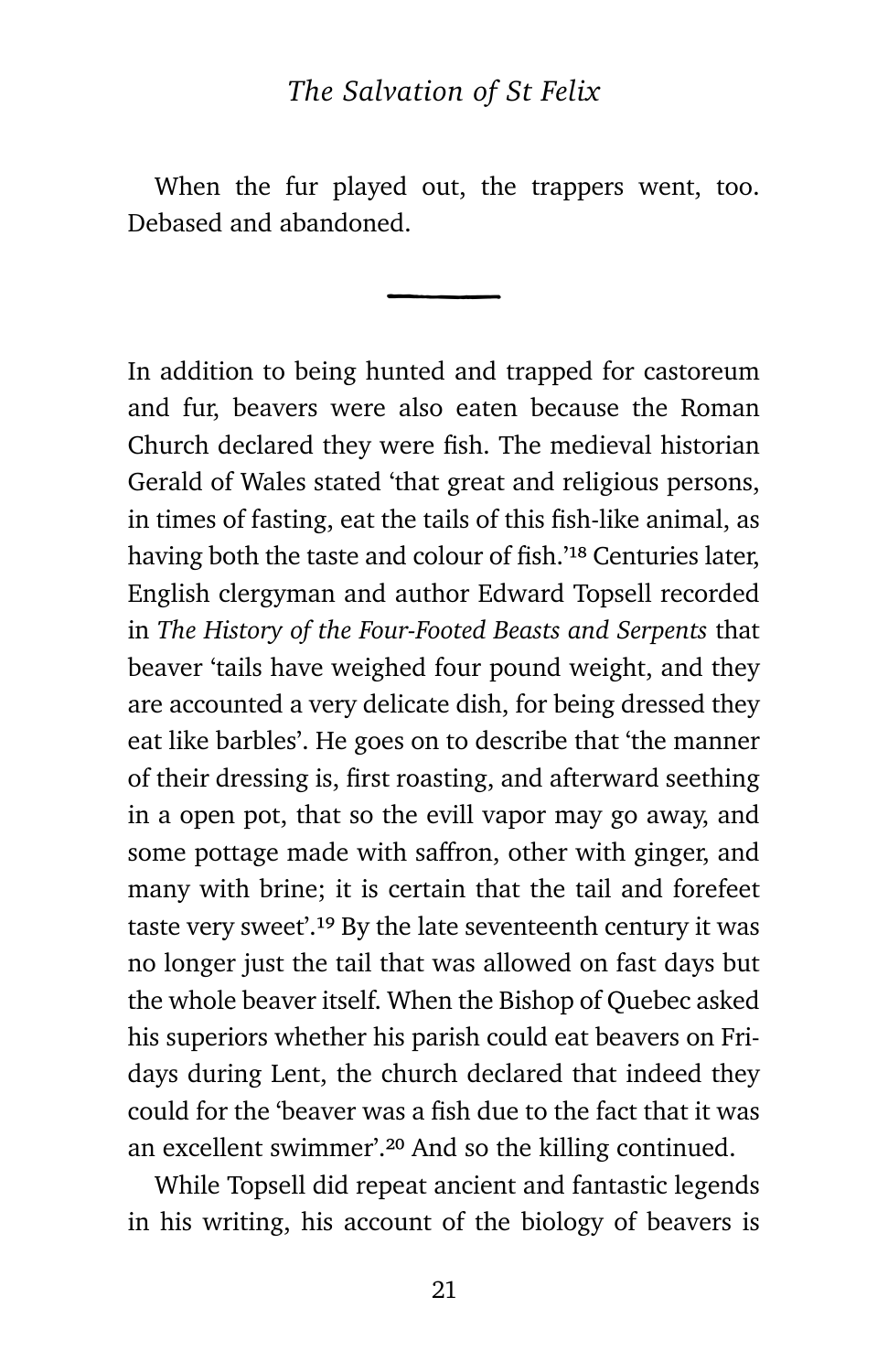accurate in parts. He describes in familiar fashion how they are not much bigger than a 'Countrey dog, their head short, their ears very small and round, their teeth very long,' how they used the same paths to and fro from the water, how they ate 'the bitter rindes of trees, which are unto them the most delicate, especially the Aldren, Poplar and Willow.' He also provided insight into how beavers were hunted, recording that '[beavers] are taken for their skins, tails and cods  $\dots$  when their calves (caves) are found there is made a great hole or breach therein, where into is put a little dog, which the beast espying, flyeth to the end of her den, and there defendeth herself by her teeth, till all her structure or building be rased, and she laid open to her enemies, who with such instruments as they have preset, beat her to death'. and that 'They cannot dive long time underwater but must put up their heads for breath, which being espied by them that beset them, they kill them with gunshot, or pierce them with Otters spears.'<sup>21</sup> Despite the carnage, it is clear now that even in modern —

Britain we have never lived in an entirely beaver-free landscape. Long after they ceased to exist as living beings, their submerged skulls and wood workings continued to surface and surprise from the mirk of the old fen mires. An assembly of their skins, stitched together with their outsides turned in, cradled and caressed the delicate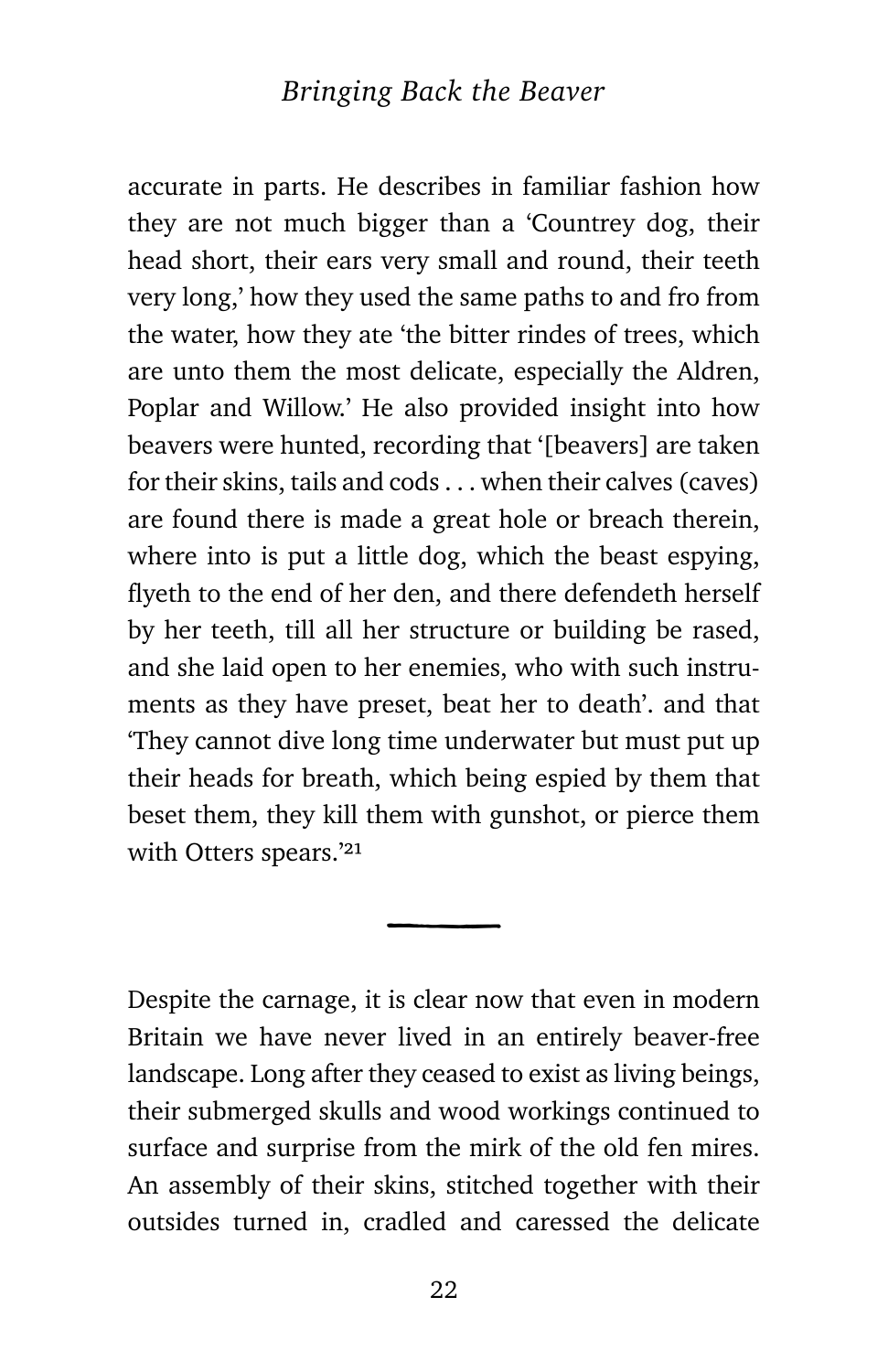intricacy of the lyre in the Anglo-Saxon grave good assembly of the king buried in his ship at Sutton Hoo.22 Sometimes the landscape remembers.

Recently, as I sat in a municipal office to consider yet another fenced beaver trial in the north of England, a site manager showed us a remarkable image. His aerial slide unwittingly displayed a beaver-generated landscape – a wet valley swamp on a stream called the Barbrook. *Bar* is derived from old Saxon for beaver, and although its beavers are now long gone, their past existence remains etched in an intricacy of the patterns left by the water's wanderings as it slewed and shifted a millennia ago in an ineffectual effort to bypass their dams. The multiplicity of bell-shaped structures on the meandering stream system that developed and is retained in the modern, now sheep-shorn bare landscape is the legacy of their works.

According to the site manager, these structures still fill rapidly and completely with water when the brook is in spate, meaning beaver dams fulfill their natural, flow-slowing function long, long after the death of their creators.

Revelatory images are seldom this stark. Our ploughing, or infilling, or drainage in the open land has generally destroyed them quite utterly. Where they remain, as the flat silt plains that once coagulated behind their dams with perhaps a fresh stream cutting through in forests, the trees softly mantle their memory.

But although visions of the sort seen at Barbook are rare, sometimes, other surprises occur. In 1837, a nearly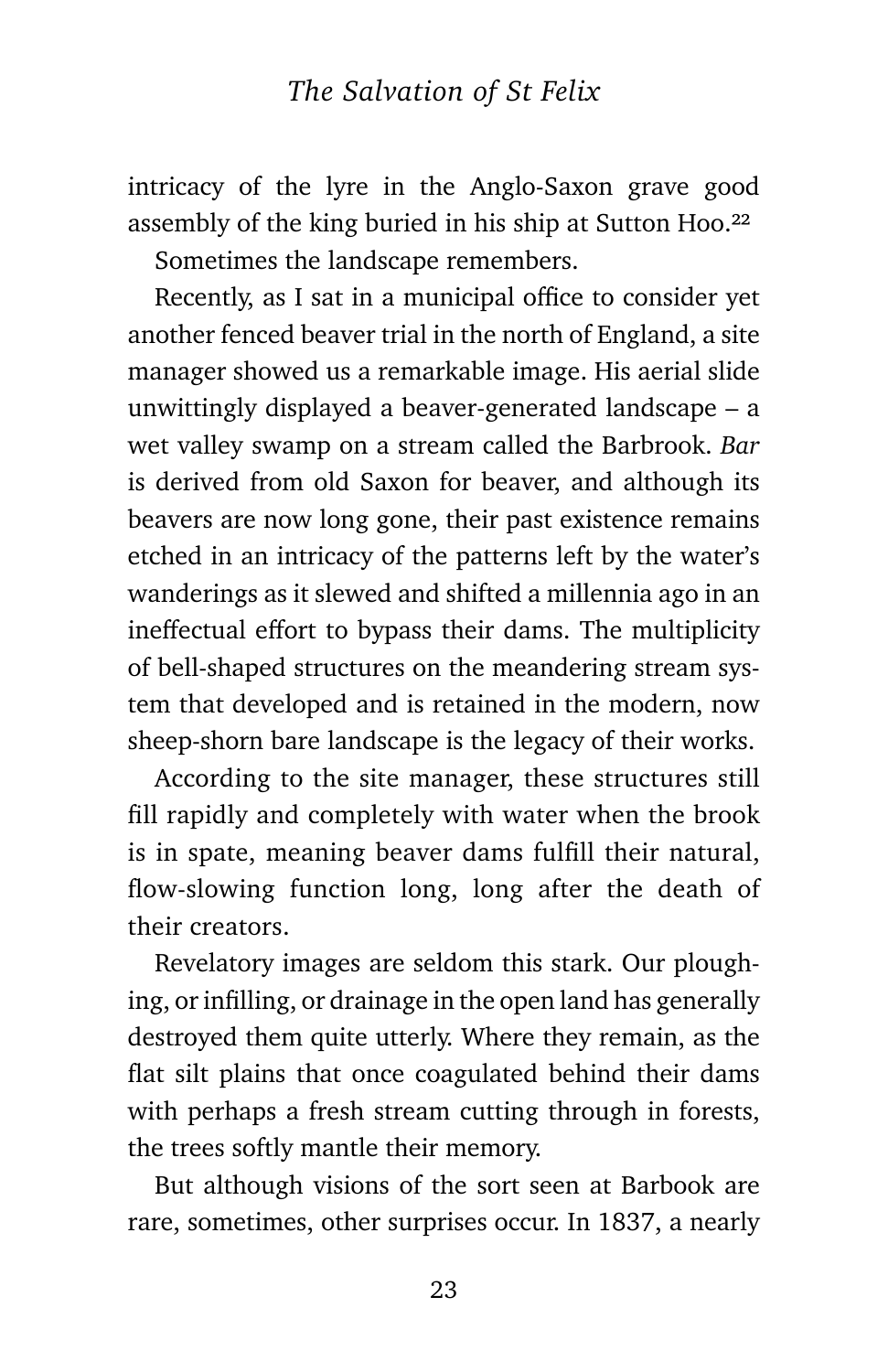complete skeleton of a beaver was found in a hole in the bank of the river Stour near Keyneston Mill in Dorset. The discovering archaeologist recorded that 'the hole in which the bones lay did not appear to have any communication with the surface above. . . . Slight as is this evidence, I am inclined to think that the animal entered its home underwater.' He was quite correct. Beavers, when they have no need to create their famous sticknest lodges, will simply excavate a burrow system in the friable soils of a riverbank from either at or immediately under the water level via a tunnel upwards into a series of snug, dry living chambers at the top. Although they may still be occasionally exposed by erosion in British riverbanks, these features must be becoming rarer. If no direct beaver evidence remains, their emptiness is equivocal and this Dorset discovery remains the only example to date of any definite physical association with its creator.

Beaver dams, lodges, distinctively gnawed sticks or trees, bone fragments and their great orange incisor teeth set in amulets have, however, been unearthed from many other locations. It is inevitable that as more archaeologists become aware of the former abundance of beavers in Britain, and as a result more familiar with their field signs, that other evidence of existence will appear. Perhaps one day their presence will be confirmed in the extensive lake-lands of Ireland where to date there is no proof of them ever existing. The wealth of material we now have and our understanding of beaver ecology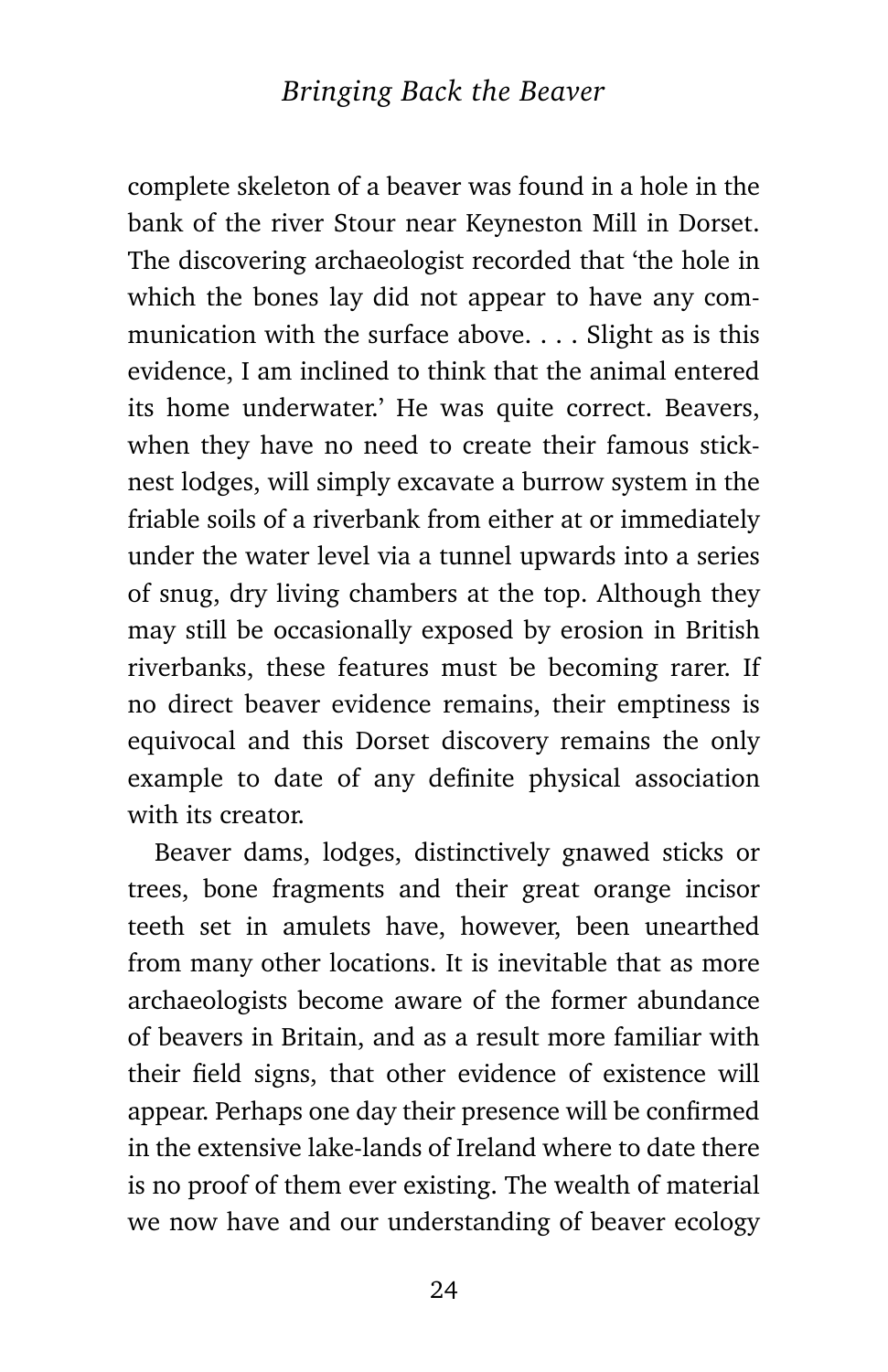elsewhere renders inconceivable the prospect that they were not at one time present in all our watercourses, slowing flows, filtering silts and building soils. Readying the land for us. To use. To farm. the land for us. To use. To farm.

Britain's landscapes is also evident in our place names. From Manchester to Ashford, from Leith to London, beaver place names abound. These houses, roads, streets, closes and primary schools are the last legacy of their great exploitation.

Sometimes the memory is idiosyncratic. The Beaver Inn in Appledore on the North Devon Coast has been in existence for at least 400 years, and contains beaver memorabilia everywhere; while it has no obvious modern connection with beavers, an endearingly realistic clay effigy looks down on customers from the roof ridge high above. It's a lovely, lively local pub, warm and inviting in its wide bay windows when the winds from the Atlantic blow the stinging spray east. They do good food and folk music.

In the remote western part of Scotland, a tradition was recorded amongst the highlanders in the 1770s of the *Losleathan* (los-loy-dan), or broad-tailed otter, being once abundant in the region of Lochaber.<sup>23</sup> Two entries in the 1848–52 ordnance survey - Coire Toll*dobhrain* ('the Hollow of the Beavershole') and Alllt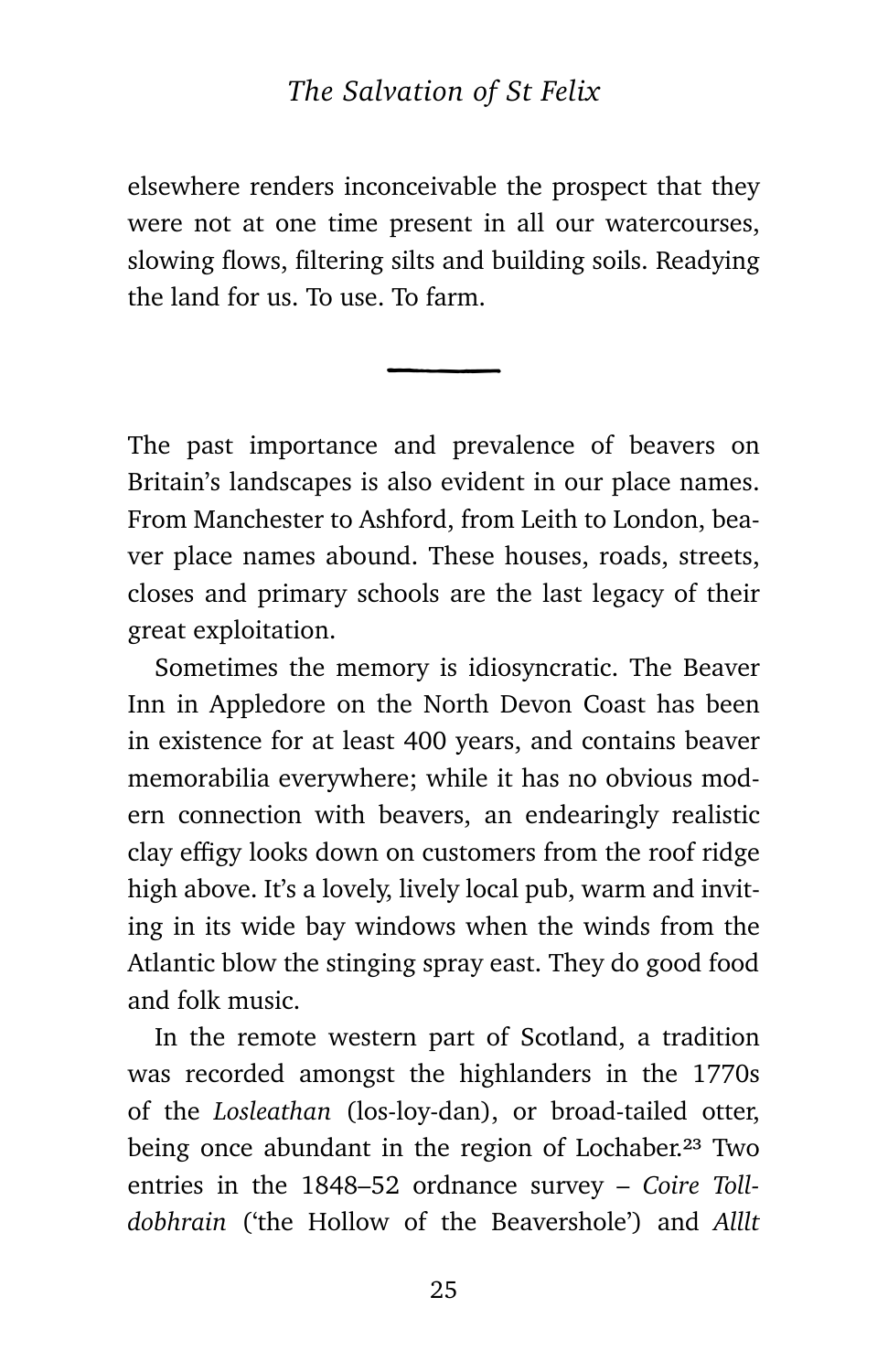*Coire Toll-dobhrain* ('burn of the hollow of the Beavers hole') - may also recall their memory. Dobhran means 'dweller in a wet place' in modern Gaelic, and these place names are not recorded in more modern maps.<sup>24</sup> Their original meaning was derived from the Ordnance Survey officers' verification of enquiries of local individuals of prominence such as clergymen, farmers, doctors and other prominent citizens. These names were specifically recalled by Alexander McBeath of Shieldaig and the Rev. K. Macdonald of Applecross.<sup>25</sup> In more modern times it has been suggested that they were misrecorded and referred to common otters instead. There is no reason to consider this modern interpretation correct, and other evidence from elsewhere demonstrates that when beavers become uncommon a similar confusion arises. It is likely that the memories of the old people who spoke first are most likely to be true.

There is a *Beverkae* place name in Fife, and although no other place names record the presence of beavers in Scotland, there are trade and oral records. Hector Boece for example, who was the first principal of Aberdeen University, writing in his *Scotorum Historiae* of 1526 recorded beavers as being one of a wider range of species to be found in the region of Lochness. In his time they were present in such numbers that their furs could support a trade with German merchants.<sup>26</sup>

In Wales the beaver was called the *afangc*, and many place names associated with this word still exist. In the North Welsh valley of Nant Ffrancon ('Vale of the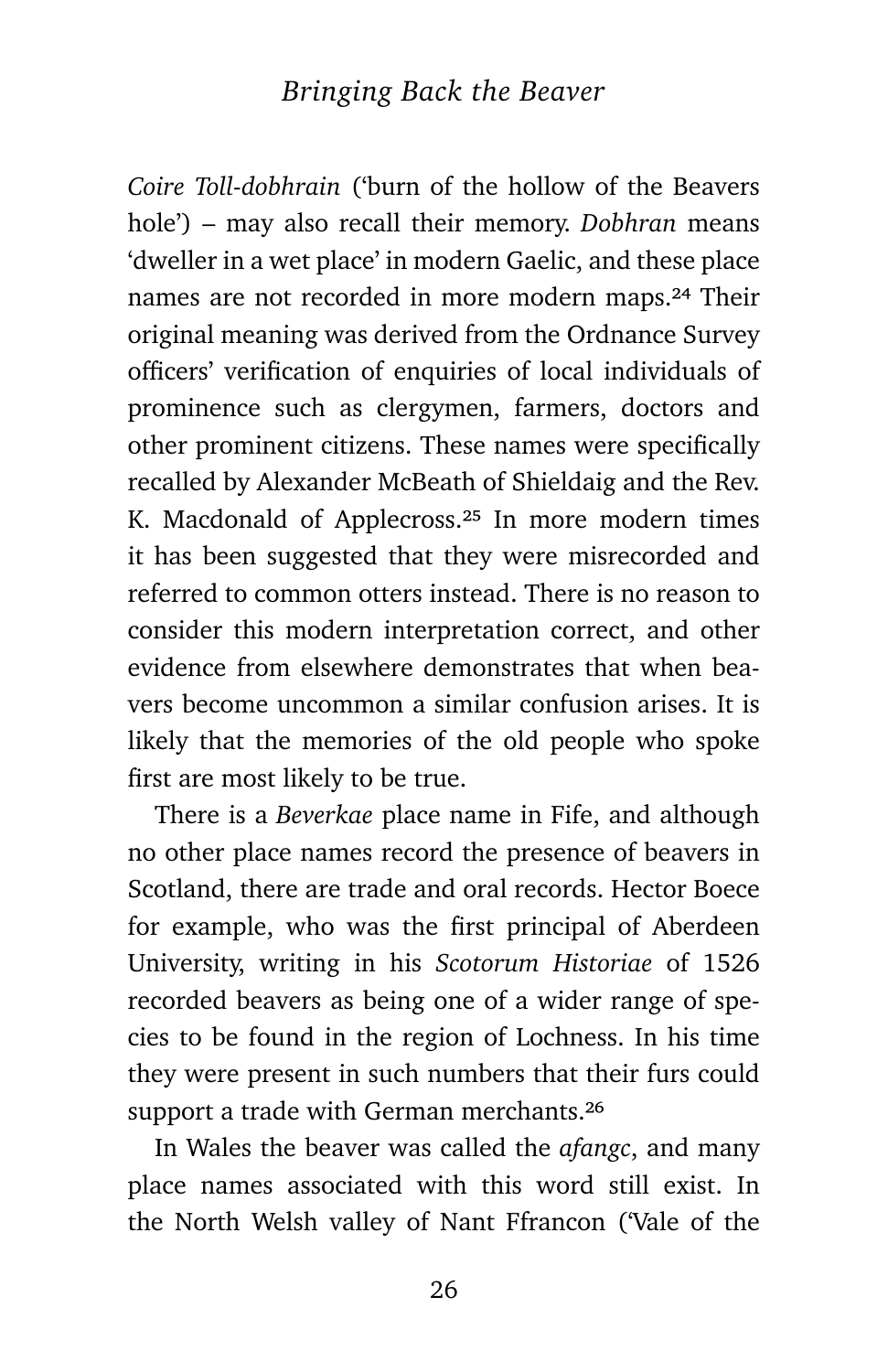Beaver'), one particular location is named the sarn yr *afangc* ('the beavers' dam').<sup>27</sup>

Gerald of Wales (1146-1223), also known as Cambrensis, was of mixed Norman and Welsh descent. In addition to being a historian, he was an archdeacon of Brecon and a royal clerk, travelling and writing widely on many subjects. In or around 1170, he was wandering around Britain with the then Archbishop of Canterbury trying to drum up at least some enthusiasm for another crusade when he encountered beavers. His description of the landscape they occupied is illuminating. 'The Church dedicated to St. Ludoc, mill, bridge, salmon leap, an orchard with a delightful garden, all stand together on a small plot of ground. The Teivi has another peculiarity, being the only river in Wales, or even in England, which has beavers, in Scotland they are said to be found in one river, but are very scarce.'<sup>28</sup>

It is quite clear that he was describing no wilderness.

As he went on to recount 'the manner in which they bring their materials to the water, and with what skill they connect them in the construction of their dwellings in the midst of rivers', it's obvious to wonder if the people who harvested the salmon sustainably were also trying to do so with the beavers.<sup>29</sup> Why else would they remain on the Teivi when they were increasingly absent elsewhere?

The many English place names and their derivatives from the fifth century onwards - bar, bjorr, beofer, *beuerlic*, *beuer*, *befer*, *bewer* – mask others that are not so obvious. On north Exmoor both a *bibers* and *bibors*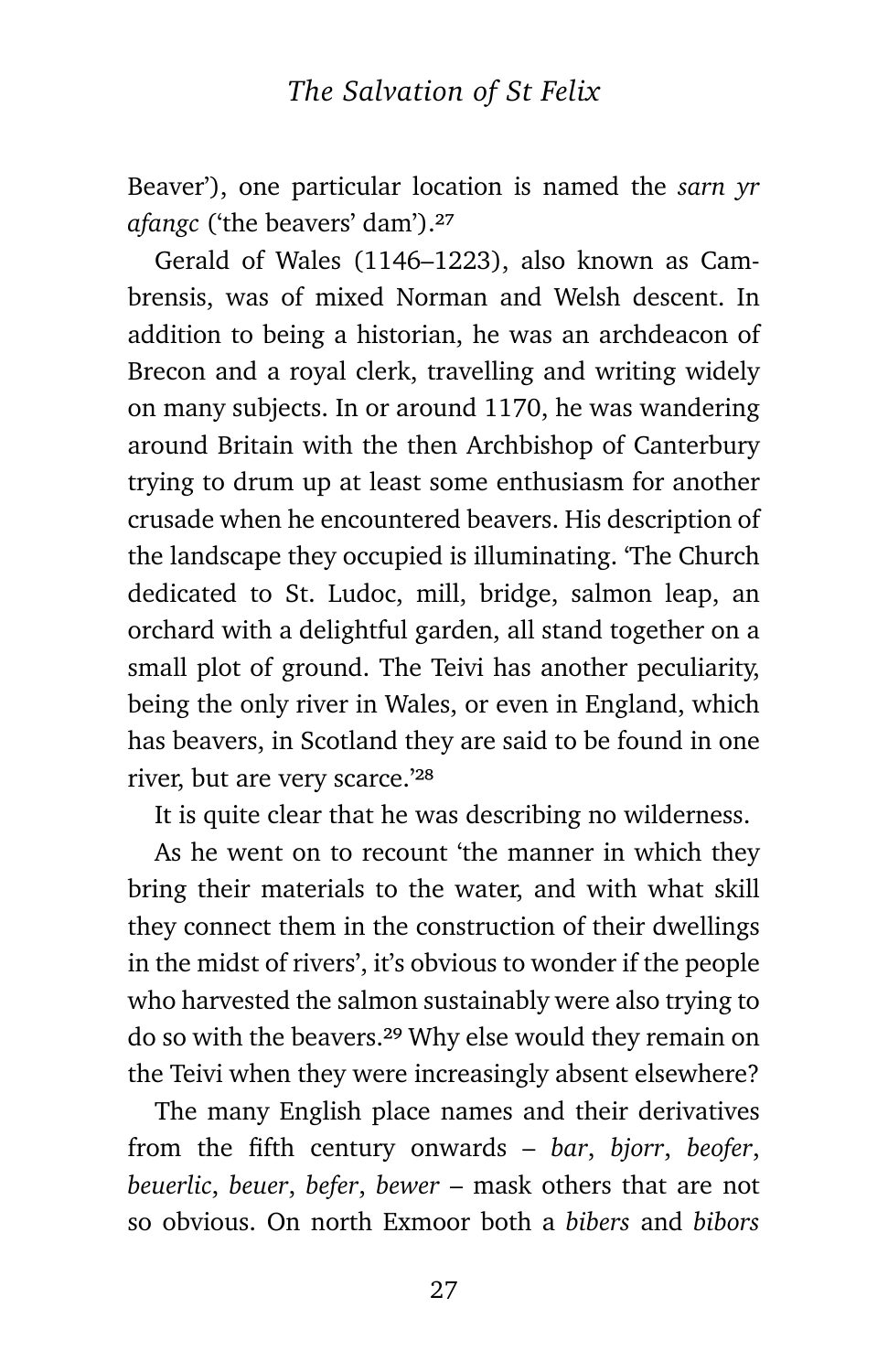hill were identified in the first series of Ordnance Survey maps, from 1805–68. Together with upper and lower Beverton and Beverton pool, all are located on tributaries of the main river Exe. Although both no longer exist, they may indicate the presence of beavers in times not so long lost. If *Beaverdyke* in North Yorkshire describes well the muddy impoundments they create from plant roots and vegetation when trees are scarce, *Beaverhole* must recall their burrows and *Beverbrook* their streams. Other recollections summon memory of wider ghost-lands. While *Bevercotes* in Nottinghamshire refers directly to the place where the beavers build their 'cotes or dewllings', could it be that Beverton on Exmoor reflects a first human impression from high, wooded valleys where medieval hunters looking down at the 'townships' made by the beavers below saw reflected in their semi-order an effigy of their own ramshackle abodes?<sup>30</sup>

Perhaps Beverston in Gloucestershire is a long-lost trading centre in the dried castor sacs, 'cods' or stones from the beavers that were once so abundant in the vastness of the nearby reed swamps? In sleepy Suffolk the current Little Glemham Mill was once called Beaversham Mill. Was it built on the site of a former dam?<sup>31</sup> Did the old Devon word *wirth*, taken by colonists to Labrador for the cache of sticks that they gathered outside their lodge entrances for winter food, really survive for a millennium without human recollection of their activity in a county where only a single archaeological record exists?<sup>32</sup> Again, we cannot tell but it is more likely than not that direct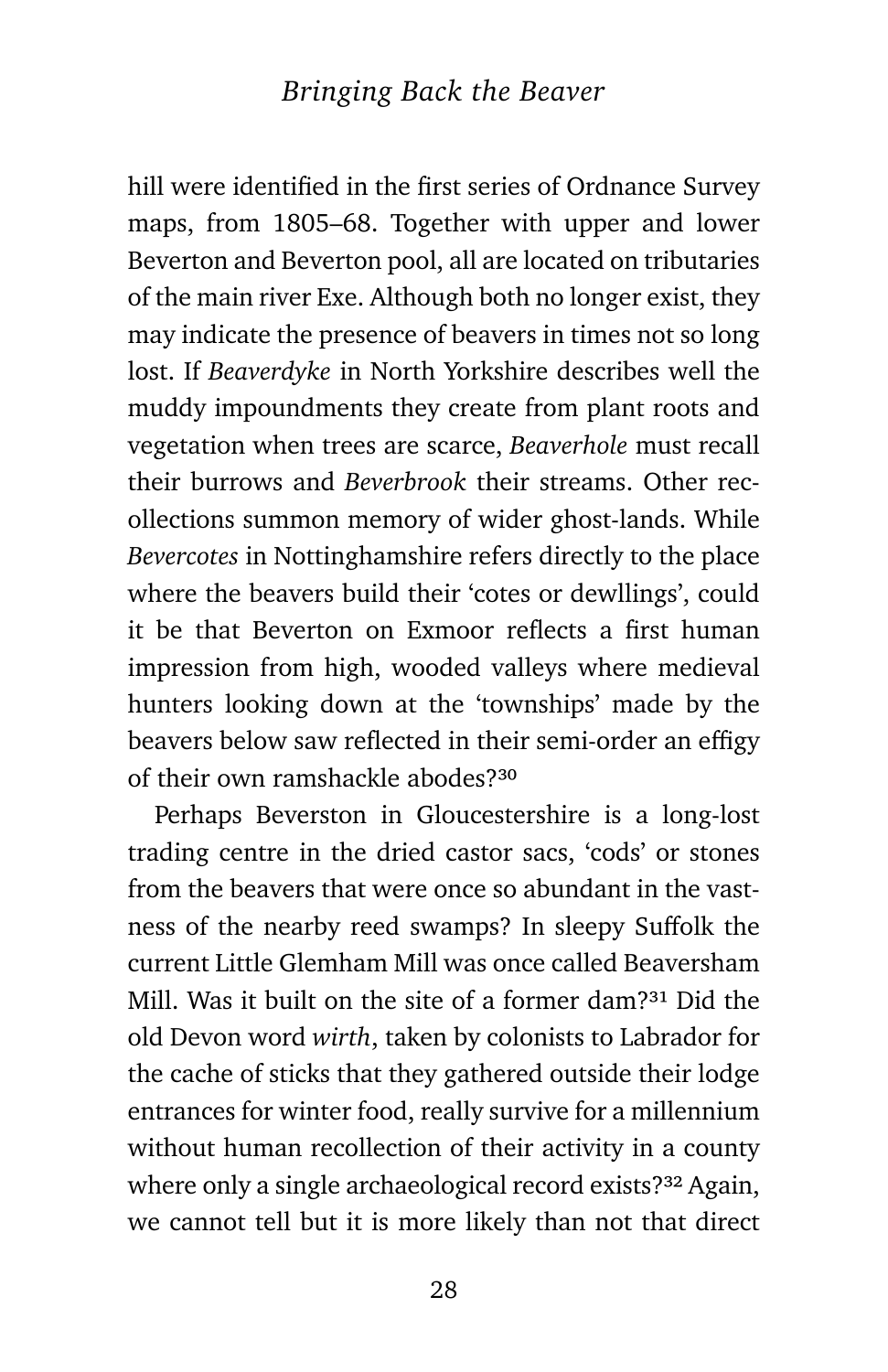individual experience and intimate impression is reflected in at least some of these names. What is for certain is that when the beavers went, much else went with them.

In the early sixteenth century, the King's Antiquary John Leyland wrote that 'beavers used to abound in the waters of the River Hull.' Beverley on Humberside means beaver meadows or stream.<sup>33</sup> In the flat vastness of its surrounding landscape the rare names of Stork Hill and Stork Dyke provide a tantalising testament to the lost life of the wetlands, which desiccated and dried with the passing of the beaver.<sup>34</sup>

In prehistory male moose would have swayed through swamps where stands of straggling greater tussock sedge, old and close-packed, stood tall enough to turn their antlers.

Shoals of silver fish would have plumed and pulsated in gin-clear lagoons as they raced to avoid predators lurking deep in their depths.

Torpedo-long eel-pout.

Great pike of vast size.

Porpoise and seals well into inland.

Otters in gamboling families.

Bears shambling in season.

Wolves on willowed islets where the water allowed.

Emerald frogs in call cacophony suppressing all spring sound.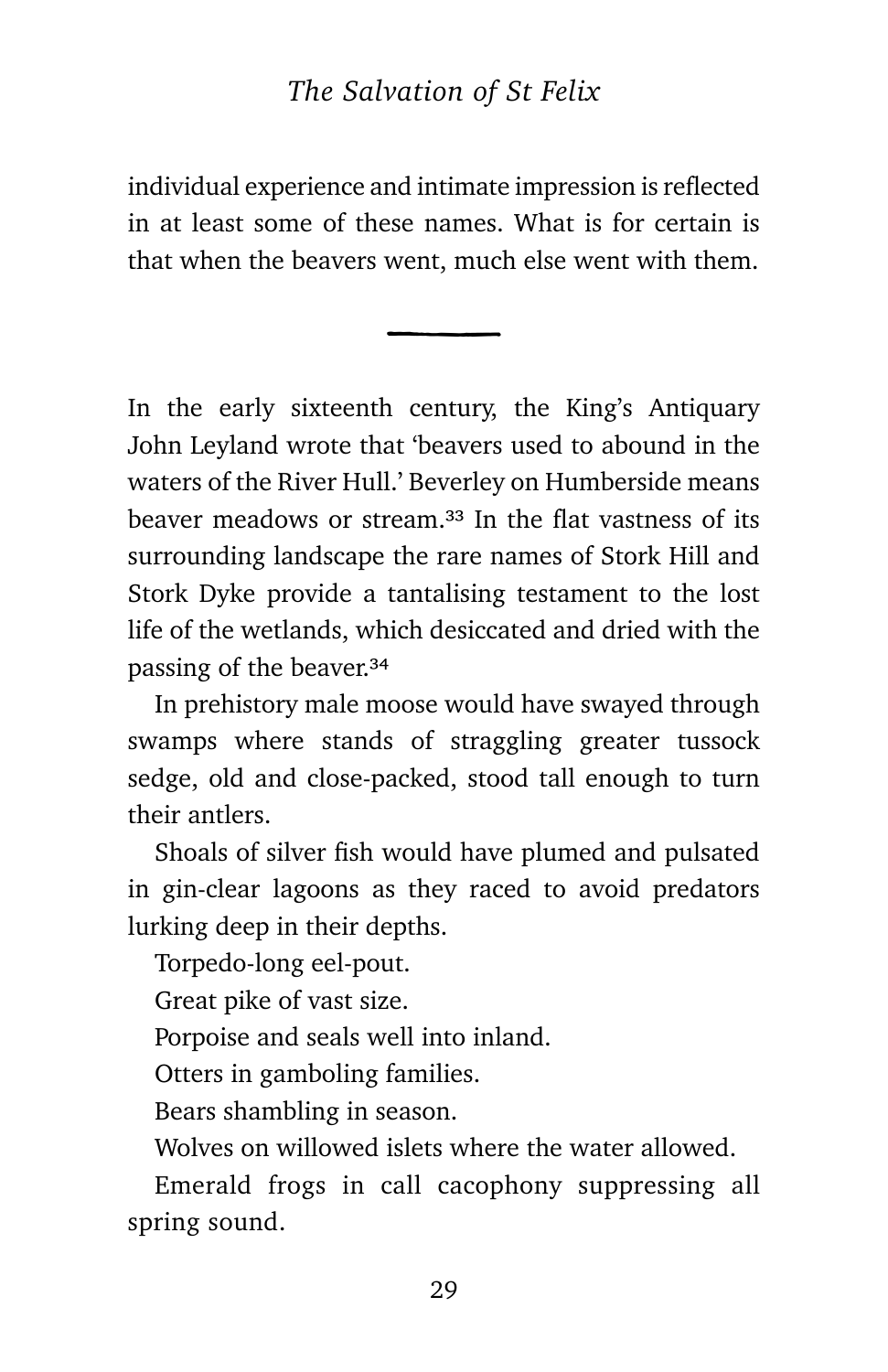In sunlight long snakes wrapped around branches with pond turtles beneath them basking in log-laden clusters.

Bronze burnished large coppers. Swooping swallowtails bejeweled.

Clouds of spinning insects in translucent tornados strobing slowly upwards towards the lazy light.

All subordinated to the birds.

The solemn sentinels of the black storks in the leaf dim gaps on the limbs of the high trees. The fractured yarning of the erne soaring high in the egg-blue thermals. The reeling, piping flocks of whirling waders. The rising multitudes of dabbling ducks. Grunting colonies of ivory spoonbills. Snapping pink pelicans with bucket-billed beaks. Grey flocks of geese in honking formation. Booming bitterns, bugling cranes, chittering finch flocks and sweet singing warblers. The spring bill clattering of the white storks in their tall tree nests, guano splattered and ancient would have together combined the melody of lost life-lands anthem.

But for a long time, beavers still lingered.

When in 1577 William Harrison the Canon of Windsor wrote in his Elizabethan description of mammalian vermin that 'I might here intreat largelie of other vermine . . . and likewise of the beuer', he presented an account of the beaver he knew with stunning lucidity: 'Certes the taile of this beast is like vnto a thin whetstone, as the bodie vnto a monsterous rat: the beast also it selfe is of such force in the teeth, that it will gnaw a hole through a thicke planke, or shere through a dubble billet in a night'.<sup>35</sup>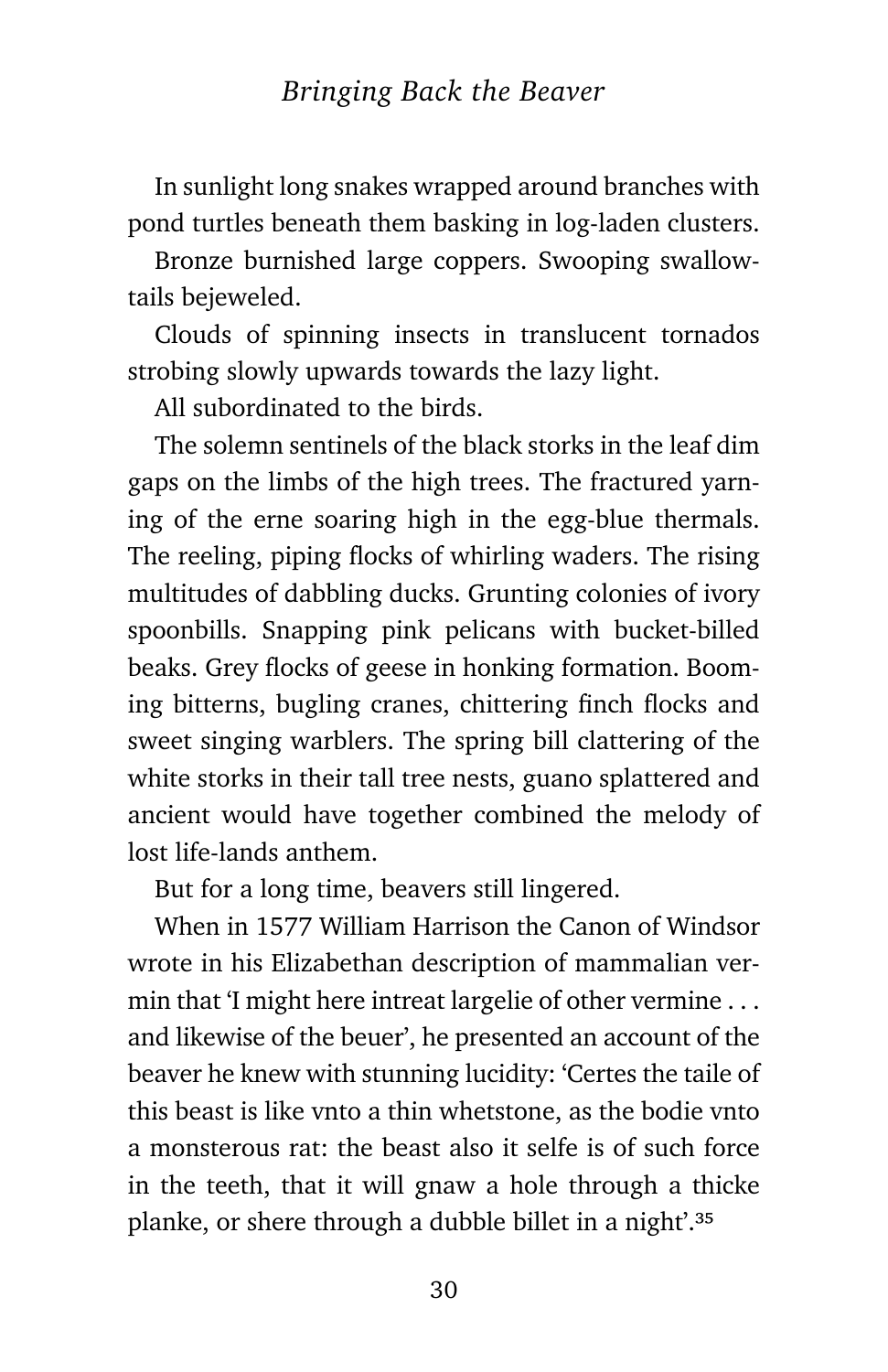I have in my time moved, trapped and handled many beavers. For those of us who work with them and know their abilities well, Harrison's description – echoing back through 400 years of time – is eerily, evocatively, exact. It is unlikely that this was a secondhand account as the impression of their power he described is vivid. Unforgettable. His story is not repeated elsewhere and it is not irrational to assume that whatever he witnessed he never forgot.

Harrison went on to state that their 'said tailes are a delicate dish, and their stones of such medicinable force, that . . . foure men smelling vnto them each after did bleed at the nose through their attractive force. . . . There is greatest plentie of them in Persia, cheefelie about Balascham, from whence they and their dried cods are brought into all quarters of the world, though not without some forgerie by such as provide them.'

In 1566, the 'Acte for the preservation of Grayne' saw a system of bounty payments made by parish constables for the heads of specific wild animals and birds considered, as Harrison referenced, to be vermin. These records, which afford a horrific account of loss, also provide evidence that beavers survived in small numbers in some parts of Britain into near-modern times. At Bolton Percy, near York, a church warden's account of 1789 records the sum of twopence being paid to a John Swail for a 'bever head'.<sup>36</sup> On the following page an entry records a shilling being paid to another recipient for an otter. Bolton Percy is connected by the Rivers Wharf and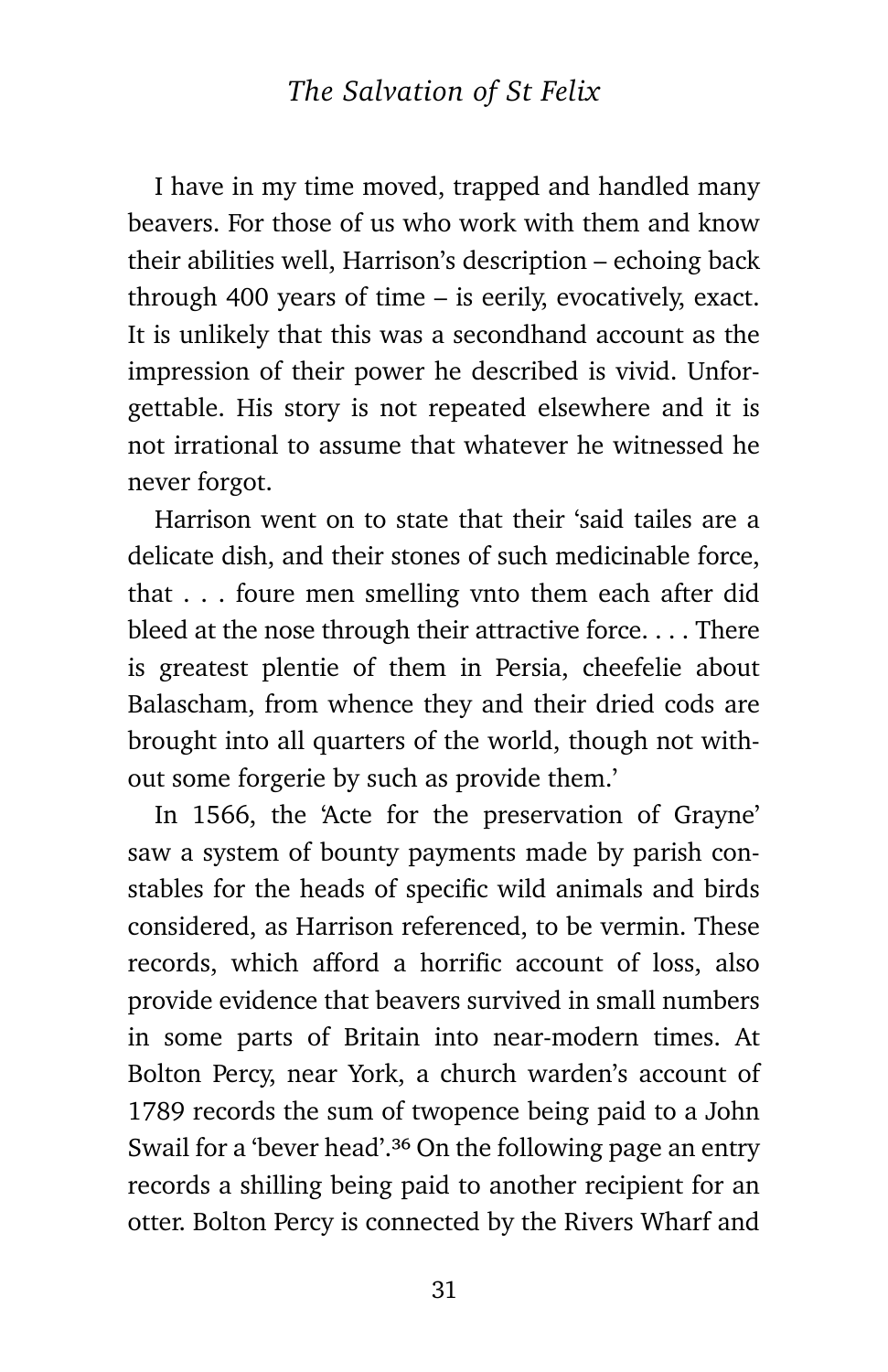Washburn to sites near Harrogate where the place names *Beaver Hole* and *Beaver Dyke* remain. In 1904, another author, Edgar Bogg, recorded that he had been told by an elderly man that his grandfather recalled beavers living in a location called Oak Beck in his youth. Bogg dated this time to around 1750, which would have been well within the time range of the slightly later record from Bolton Percy.<sup>37</sup>

Intriguingly, while Bogg goes on to state that 'scientific authorities on the British fauna say that the reward (two or threepence) down to late times paid by wood-reeves and constables for each bever-head (as the parish records for many northern places spelt it) was properly for the flat-nosed otter', the parish clerk at Bolton Percy quite clearly knew the difference and paid accordingly.<sup>38</sup> Otters were worth more so why would you accept tuppence for an animal that was worth a shilling? The wood-reeves were forest administrators, not gamekeepers. Their remit was to protect forest income and as a result it is also much more likely at a time when 'withy' was a valuable commodity that 'bevers' would have concerned them. Otters as pescatarians would have troubled them not at all.

After this time there are no more records of beaver in Britain. While it cannot be considered that the above, however grainy, reflects the absolute end of the beaver, by the early 1800s the works of the great Dutch drainers such as Cornelius Vermuyden (1595–1677) were more than a century old, and the canalisation and drainage of the smaller wetlands was also well underway. When the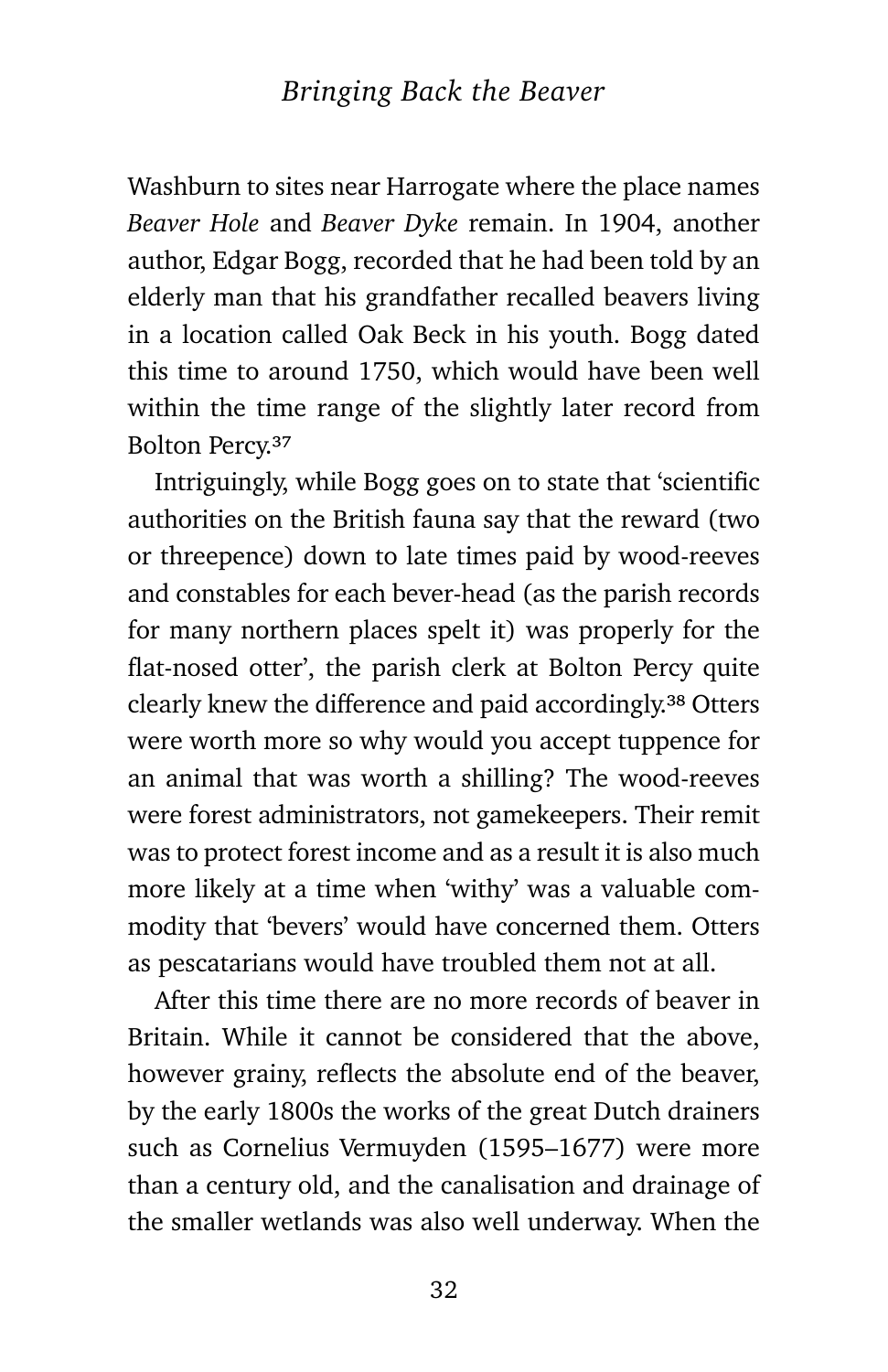romantic poet John Clare (1793–1864) recorded that 'they hung the moles for traitors – though the brook is running still it runs a naked brook, cold and chill', it is highly unlikely that, outside what scrub remained on the big river systems, much sanctuary of worth would have remained for beavers.<sup>39</sup> By then the dominion of humans was near-absolute, and the large mammals that survived such as the red fox or deer only did so at the behest of those who insisted they remain for the chase.

Where and when the last beaver died, we will never know. Perhaps sad and alone. The last of its lost colony without care or company. With limbs stiff from old wounds. No warmth from its fellows, no honied aromas or last soft murmurs as its heart slowly stilled.

Or perhaps brutal and sudden. Voices, shouting, the burrow roof giving way, cold air rushing in and with it the hot rank smell of its pursuers snarling, snapping curs.

Saliva and sweat. Swearing.

Raining, crushing blows. Numb paralysis.

Blood and darkness.

A terror-filled death